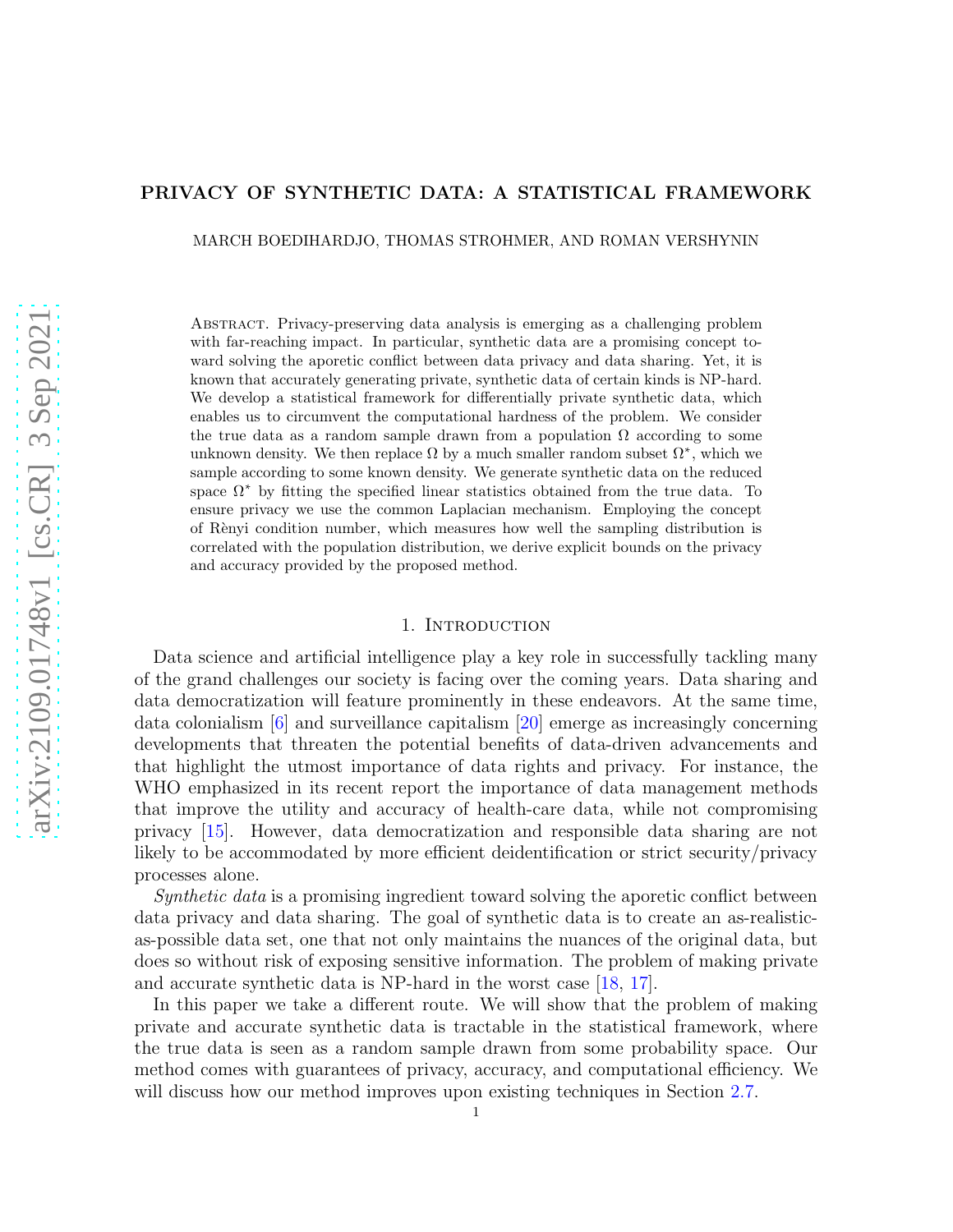## 2. Problem setup and main results

2.1. The problem. We model the true data X as a sequence of n elements from some ground set  $\Omega$ . E.g., for an electronic health record these elements might represent patients. For example,  $\Omega = \{0, 1\}^p$  allows each patient to have p binary parameters, while  $\Omega = \mathbb{R}^p$  allows the parameters to be real. Multimodal data are possible, too: some parameters may be categorical, some real, some may consist of text strings, etc. We would like to manufacture a synthetic dataset  $Y$ , which is another sequence of  $k$ elements from  $\Omega$ . We want the synthetic data to be private and accurate.

2.2. Defining accuracy. By "accuracy" we mean the accuracy of linear statistics of the data. Consider a finite class  $\mathcal F$  of test functions, which are functions from  $\Omega$ to  $[-1,1]$ . Linear statistics of the data  $X = (x_1, \ldots, x_n)$  are the sums of the form  $\frac{1}{n}\sum_{i=1}^{n} f(x_i)$  for  $f \in \mathcal{F}$ . We would like the synthetic data Y to approximately preserve all these sums, up to a given additive error  $\delta$ :

<span id="page-1-0"></span>
$$
\max_{f \in \mathcal{F}} \left| \frac{1}{k} \sum_{i=1}^{k} f(y_i) - \frac{1}{n} \sum_{i=1}^{n} f(x_i) \right| \le \delta. \tag{2.1}
$$

In this case we say that the synthetic dataset is  $\delta$ -accurate.

As an important example, linear statistics are capable of encoding marginals of high-dimensional data. Indeed, let us consider Boolean data where  $\Omega = \{0, 1\}^p$ . In the context of electronic health records, the data  $X = (x_1, \ldots, x_n)$  consists of records of  $n$  patients each having  $p$  binary parameters. The fraction of the number of patients whose first and second parameters equal 1 and third parameter equals 0 is a threedimensional marginal. It can be expressed as the linear statistic  $\frac{1}{n} \sum_{i=1}^{n} f(x_i)$ , where  $f: \{0,1\}^p \to \{0,1\}$  is the indicator function  $f(x) = \mathbf{1}_{\{x(1)=x(2)=1, x(3)=0\}}$ . One-dimensional marginals capture the means of the parameters, jointly with two-dimensional marginals they determine the correlations, and higher dimensional marginals capture higher-order dependencies.

In many situations,  $| \Omega |$  is too large for computations while  $| \mathcal{F} |$  is reasonable. For example, if  $\mathcal F$  encodes all d-dimensional marginals of p-dimensional Boolean data as in the previous example,  $|\Omega| = 2^p$  is exponential in p, while

$$
|\mathcal{F}| = {p \choose \le d} = {p \choose 0} + {p \choose 1} + \dots + {p \choose d} \le \left(\frac{ep}{d}\right)^d
$$

is polynomial in  $p$  for any fixed  $d$ .

2.3. A statistical framework. Ullman and Vadhan [\[18\]](#page-11-3) showed (under standard cryptographic assumptions) that in general it is NP-hard to make private synthetic Boolean data which approximately preserve all two-dimensional marginals. While this result may seem discouraging, it is a worst-case result.

Yet the *worst* kind of data, for which the problem is hard, are rarely seen in practice. More common in applications is the statistical framework, where the true data is seen as a *random* sample drawn from some probability space  $(\Omega, \Sigma, \nu)$ . The probability distribution  $\nu$  specifies the population model of the true data. We assume that we neither know  $\nu$ , nor can we sample according to  $\nu$  thereby generating more true data.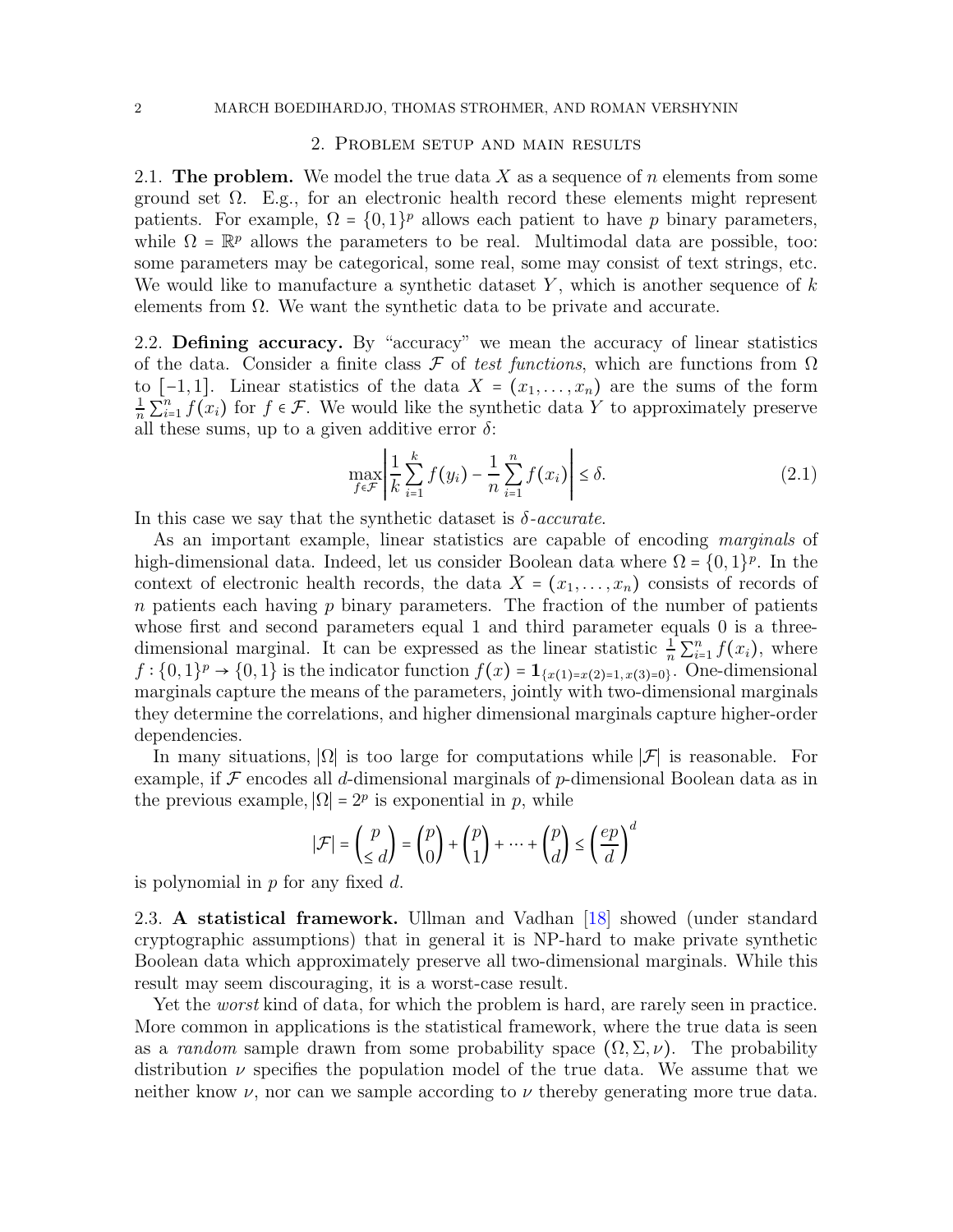Suppose, however, that we can sample from  $\Omega$  according to some other, known, probability measure  $\mu$ . For example, while we may not know the underlying population distribution  $\nu$  of the patients in the Boolean cube  $\Omega = \{0, 1\}^p$ , we can still sample from the cube according to the uniform measure  $\mu$  by choosing all coordinates at random and independently. Similarly, while we may not know the population distribution  $\nu$ of written notes in patient health records, there do exist generative models  $\mu$  that generate texts. In order to uphold privacy, we assume that the true data X may not be used to build the generative model  $\mu$ , but it can be built using some other public data.

Having put our problem into a statistical framework, we can try to circumvent the computational hardness of our problem in the most obvious way: *subsample*  $\Omega$ . Namely, we replace  $\Omega$  by a much smaller random subset  $\Omega^*$  that is sampled according to the distribution  $\mu$ . Then we generate synthetic data in  $\Omega^*$  by fitting the desired linear statistics (e.g. all marginals up to a specified degree) of the true data as close as possible.

This idea may only work if the sampling distribution  $\mu$  has some "correlation" with the population distribution  $\nu$ . We can quantify this correlation using the notion of Renyi divergence [\[16\]](#page-11-5). Namely, if  $\nu$  is absolutely continuous with respect to  $\mu$ , we can utilize the Radon-Nikodym derivative  $d\nu/d\mu$  to define the Renyi condition number

$$
\kappa(\nu \| \mu) = \int \left(\frac{d\nu}{d\mu}\right)^2 d\mu = \int \frac{d\nu}{d\mu} d\nu, \tag{2.2}
$$

a quantity that equals the exponential of  $D_2(\nu||\mu)$ , the Rènyi divergence of order 2.

Conceptually,  $\kappa(\nu||\mu)$  is similar to the notion of the condition number in numerical linear algebra: the smaller, the better. The best value of the Renyi condition number is 1, achieved when  $\nu = \mu$ .

If  $\Omega$  is finite, the Radon-Nikodym derivative  $d\nu/d\mu$  equals the ratio of the densities  $\phi(x) = \nu({x})$  and  $\psi(x) = \mu({x})$ . In particular, if the sampling distribution  $\mu$  is uniform,  $\psi(x) = 1/|\Omega|$  for all x, and we have

<span id="page-2-0"></span>
$$
\kappa(\nu \| \mu) = \int \phi(x)^2 |\Omega|^2 \ d\mu(x) = \left( \frac{\|\phi\|_{L^2(\mu)}}{\|\phi\|_{L^1(\mu)}} \right)^2.
$$
 (2.3)

Thus, the Renyi condition number in this case measures the regularity of the population density  $\phi$ : the more spread out it is, the smaller its Renyi condition number.

2.4. Our approach. Our method, in a nutshell, is the following: obtain a reduced space  $\Omega^*$  by subsampling  $\Omega$  according to the known probability measure  $\mu$ , and generate synthetic data Y on  $\Omega^*$  by fitting the linear statistics obtained from X.

Our results come with guarantees of privacy, accuracy, and efficiency. To achieve all this, we assume (roughly speaking) that the size of the true data is at least nearly linear in the number of statistics we seek to preserve:

$$
|X| \gtrsim |\mathcal{F}| \log |\mathcal{F}|.
$$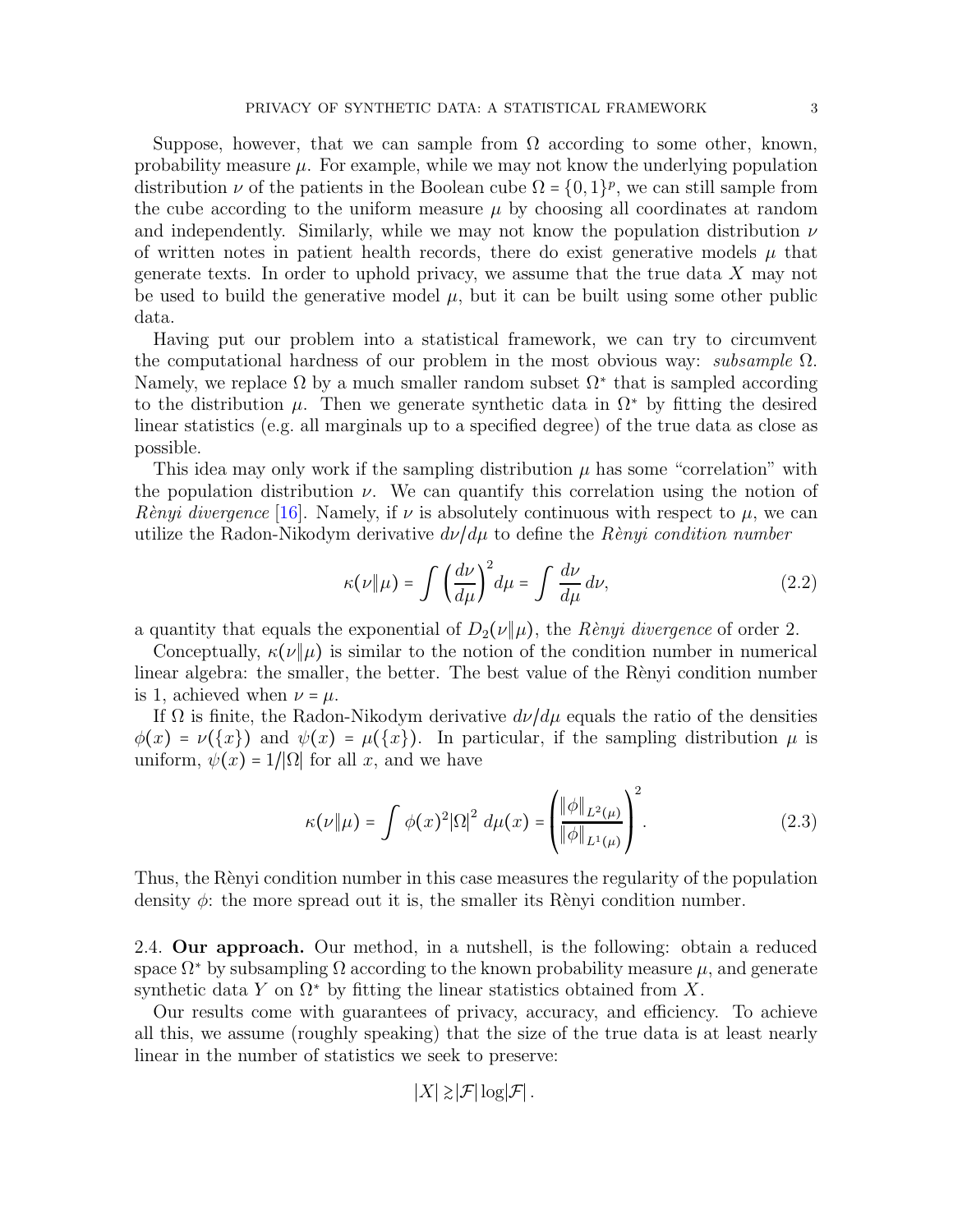For accuracy, we need the size of the synthetic data to be at least logarithmic in the number of statistics (a mild assumption):

 $|Y| \geq \log |\mathcal{F}|$ .

And, finally, we can make all computations in the reduced space  $\Omega^*$  as long as its size is at least linear in the number of statistics:

 $|\Omega^*| \geq |\mathcal{F}|$ .

If these three conditions are met, we can generate synthetic data while preserving privacy, accuracy, and efficiency (for the latter, we solve a linear program in dimension  $|\Omega^*|$ ).

In order to provide rigorous privacy guarantees, we will employ the concept of *differ*ential privacy [\[9\]](#page-11-6), which has emerged as a de-facto standard for private data sharing.

**Definition 2.1** (Differential Privacy [\[9\]](#page-11-6)). A randomized function M gives  $\epsilon$ -differential privacy if for all databases  $D_1$  and  $D_2$  differing on at most one element, and all measurable  $S \subseteq \text{range}(\mathcal{M}),$ 

$$
\mathbb{P}[\mathcal{M}(D_1) \in S] \le e^{\epsilon} \cdot \mathbb{P}[\mathcal{M}(D_2) \in S],
$$

where the probability is with respect to the randomness of M.

A basic technique to achieve differential privacy is the Laplacian mechanism, which consists of adding Laplacian noise to the data. A Laplacian random variable  $\lambda$  is Laplacian with parameter  $\sigma$ , abbreviated  $\lambda \sim \text{Lap}(\sigma)$ , if  $\lambda$  is a symmetric random variable with exponential tails in both directions:

$$
\mathbb{P}\left\{\left|\lambda\right|>t\right\}=\exp(-t/\sigma),\quad t\geq 0.
$$

It is well known and not hard to see that Laplacian mechanism achieves differential privacy; see Lemma [3.1](#page-6-0) for details.

2.5. Algorithm. We present a high level algorithmic description of our proposed method in Algorithm [1](#page-4-1) below. See Section [2.6](#page-3-0) for the role of the parameters arising in the algorithm.

Note that computing  $h^*$  amounts to solving a linear program with  $|\Omega^*| \le m$  variables<sup>[1](#page-3-1)</sup> and at most  $\mathcal{F}$  + m + 1 constraints. The complexity of solving general linear programs is polynomial in the number of variables, see e.g. [\[13\]](#page-11-7).

## <span id="page-3-0"></span>2.6. Privacy and accuracy guarantees.

<span id="page-3-2"></span>**Theorem 2.2** (Privacy). Let  $\delta > 0, \gamma > 0$  and set  $\sigma = \delta / \log(|\mathcal{F}|/\gamma)$ . If  $n \geq 2(\varepsilon \delta)^{-1} |\mathcal{F}| \log(|\mathcal{F}|/\gamma),$ 

then Algorithm [1](#page-4-1) is  $\varepsilon$ -differentially private.

We emphasize that this privacy guarantee holds for any choice of the reduced space Ω<sup>∗</sup> .

<span id="page-3-1"></span><sup>&</sup>lt;sup>1</sup>We have inequality here because the set  $\Omega^*$  is formed of points  $z_i$  that are sampled independently, which may result in repetitions.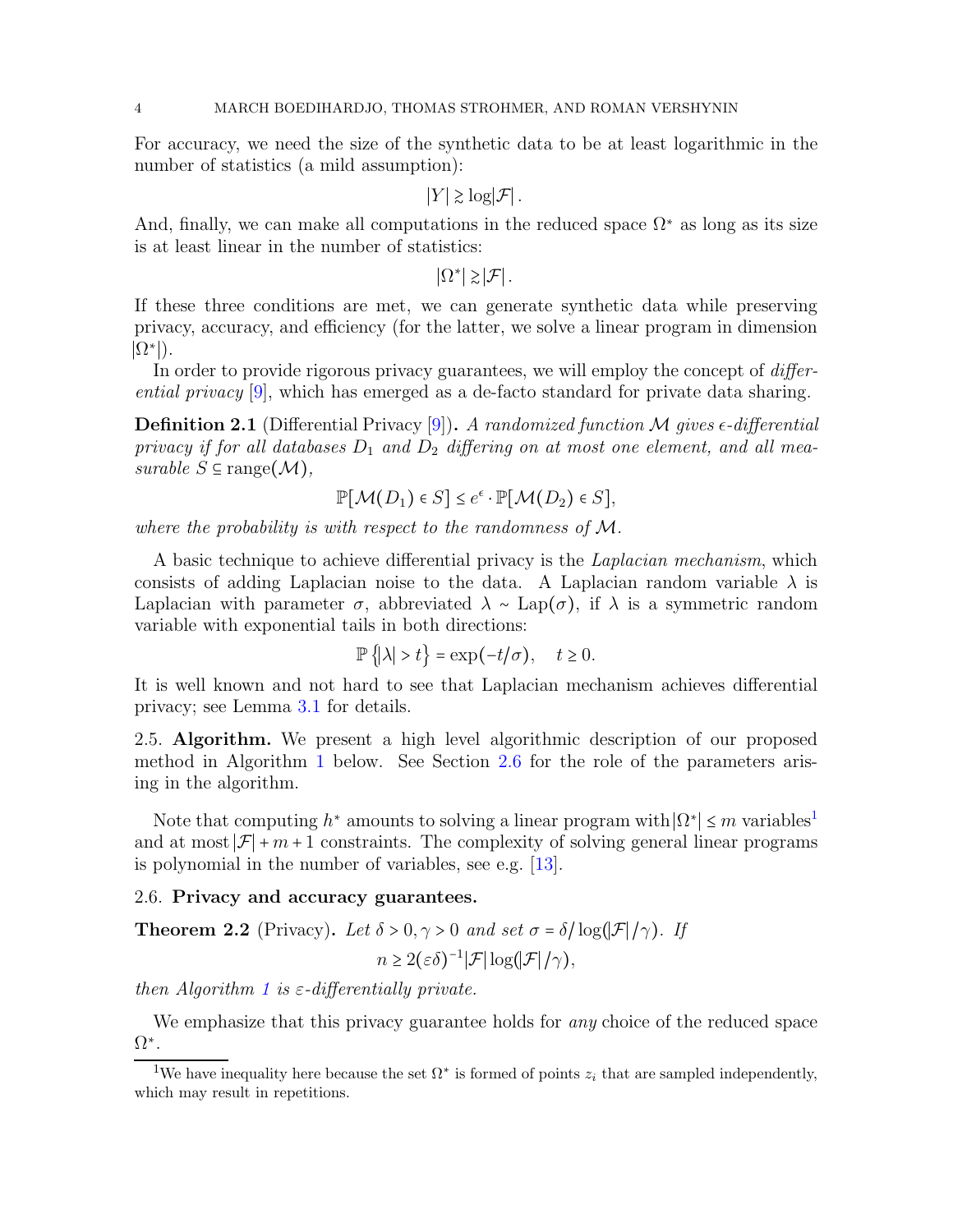# <span id="page-4-1"></span>Algorithm 1 Private synthetic data algorithm

- **Input:** (a) the true data: a sequence  $X = (x_1, \ldots, x_n)$  of n elements of  $\Omega$ ;
	- (b) a family  $\mathcal F$  of test functions from  $\Omega$  to  $[-1,1]$ ;
	- (c) the reduced space  $\Omega^* = \{z_1, \ldots, z_m\}$ , made of points  $z_i$  chosen from  $\Omega$ ; (d) parameter  $\sigma > 0$ .
	- 1. Add noise: For each test function  $f \in \mathcal{F}$ , generate an independent Laplacian random variable  $\lambda(f) \sim \text{Lap}(\sigma)$ .
	- **2. Reweight:** Compute a density  $h^*$  on  $\Omega^*$  whose linear statistics are uniformly as close as possible to the linear statistics of the true data perturbed by Laplacian noise:

$$
h^* = \operatorname{argmin}\left\{\max_{f \in \mathcal{F}} \left| \sum_{i=1}^m f(z_i)h(z_i) - \frac{1}{n}\sum_{i=1}^n f(x_i) - \lambda(f) \right| : h \text{ is a density on } \Omega^* \right\}.
$$

**3. Bootstrap:** Create a sequence  $Y = (y_1, \ldots, y_k)$  of k elements drawn from  $\Omega^*$ independently with density  $h^*$ .

**Output:** synthetic data  $Y = (y_1, \ldots, y_k)$ .

<span id="page-4-2"></span>**Theorem 2.3** (Accuracy). Let  $min(n, k) \ge \delta^{-2} \log(|\mathcal{F}|/\gamma)$  and  $m \ge \delta^{-2} K|\mathcal{F}|/\gamma$ , where  $\delta \in (0,1/2]$  and  $\gamma \in (0,1/4)$ . Set  $\sigma = \delta / \log(|\mathcal{F}|/\gamma)$ . Suppose the true data X =  $(x_1, \ldots, x_n)$  is sampled from  $\Omega$  independently and according to some probability measure  $\nu$ , and the reduced space  $\Omega^* = \{z_1, \ldots, z_m\}$  is sampled from  $\Omega$  independently and according to some probability measure  $\mu$ . Assume that the Rènyi condition number satisfies  $\kappa(\nu||\mu) \leq K$ . Also assume that the family F contains the function that is identically equal to 1. Then with probability at least  $1 - 4\gamma$  the synthetic data  $Y = (y_1, \ldots, y_k)$ qenerated by Algorithm [1](#page-4-1) is  $(8\delta)$ -accurate.

Let us specialize our results to Boolean data. Here the sample space is  $\Omega = \{0, 1\}^p$ and we seek accuracy with respect to all  $|\mathcal{F}| = \left(\frac{p}{\leq \epsilon}\right)$  $\binom{p}{\leq d}$  marginals up to degree d. Choose  $\mu$  to be the uniform density on the cube, recall  $(2.3)$ , and combine the two theorems above to get:

Corollary 2.4 (Boolean data). Let  $n \gg \left(\frac{p}{\leq \epsilon}\right)$ <sup>*p*</sup><sub>≤d</sub></sub> $\log \left(\frac{p}{\leq \epsilon}\right)$  $\binom{p}{\leq d}$  and  $k \gg \log \binom{p}{\leq d}$  $\binom{p}{\leq d}$ . Suppose that the true data  $X = (x_1, \ldots, x_n)$  is sampled from  $\{0,1\}^p$  independently and according to some (unknown) density  $\phi$ . Then one can generate synthetic data  $Y = (y_1, \ldots, y_k)$  that is  $o(1)$ -accurate with respect to all marginals of dimension at most d with probability  $1-o(1)$ , and is also  $o(1)$ -differentially private. The algorithm that generates Y from X runs in time polynomial in n, k, and  $\kappa$  for a fixed d.

<span id="page-4-0"></span>The proofs of the claims above will be given in Section [3.](#page-5-0)

2.7. Related work. There exists a fairly large body of work on privately releasing answers in the interactive and non-interactive query setting, a detailed review of which is beyond the scope of this paper. A major advantage of releasing a synthetic data set instead of just the answers to specific queries is that synthetic data opens up a much richer toolbox (clustering, classification, regression, visualization, etc.), and thus much more flexibility, to analyze the data.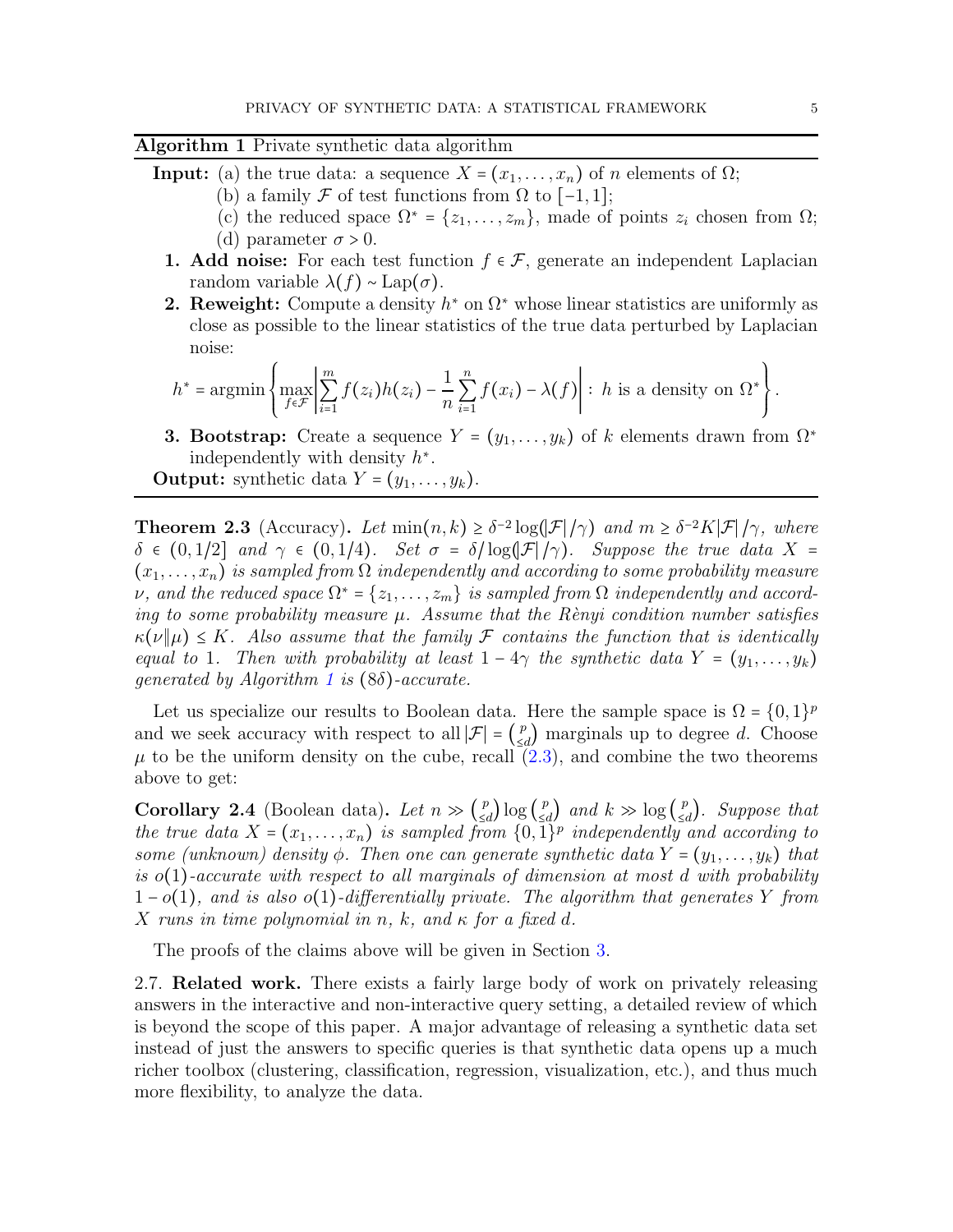In [\[3\]](#page-10-0), Blum, Ligett, and Roth gave an  $\varepsilon$ -differentially private synthetic data algorithm whose accuracy scales logarithmically with the number of queries, but the complexity scales exponentially with  $p$ . This computational inefficiency comes as no surprise, if we recall that making differentially private Boolean synthetic data which preserves all of the two-dimensional marginals with accuracy  $o(1)$  is NP-hard [\[18\]](#page-11-3).

The papers [\[11,](#page-11-8) [10\]](#page-11-9) propose methods for producing private synthetic data with an error bound of about  $\tilde{\mathcal{O}}(\sqrt{n}p^{1/4})$  per query. However, the associated algorithms have running time that is at least exponential in p.

In [\[2\]](#page-10-1), Barak et al. derive a method for producing accurate and private synthetic Boolean data based on linear programming. The method in [\[2\]](#page-10-1) is conceptually similar to ours even though it is concerned with marginals, while our approach holds for general linear statistics. The key difference is in the computational complexity. The method in [\[2\]](#page-10-1) involves solving a linear program on the entire domain  $\Omega = \{0, 1\}^p$  and thus its running time is exponential in  $p$ . The authors of  $[2]$  emphasize that "one of the main algorithmic questions left open from this work is that of efficiency", for which our paper provides a solution. Our method works in the reduced space  $\Omega^*$ , which, according to Theorem [2.3,](#page-4-2) has size m slightly larger than  $\binom{p}{\leq q}$  $\binom{p}{\leq d}$ , and thus it is only polynomial in p, thereby providing a positive answer to the aforementioned algorithmic question.

The method developed by Hardt and Talwar in [\[12\]](#page-11-10) privately releases answers to linear queries (including, in particular, marginals). It applies to general data that needs not be Boolean, just like in our work. However, unlike our method, the method in [\[12\]](#page-11-10) does not construct synthetic data. Also, unlike our work, the theoretical accuracy bounds in [\[12\]](#page-11-10) hold for most but not all linear queries. Nikolov, Talwar, and Zhang in [\[14\]](#page-11-11), follow up on the work [\[12\]](#page-11-10) and improve the (lower and upper) bounds derived by Hardt and Talwar. The lack of efficiency of the method in [\[14\]](#page-11-11) is addressed in [\[1\]](#page-10-2), where the authors demonstrate empirically the computational efficiency of their method.

The paper [\[8\]](#page-11-12) by Dwork, Nikolov, and Talwar is concerned with a convex relaxation based approach for private marginal release, and thus, unlike our method, does not construct synthetic data for a ground set  $\Omega$ . Also, [\[8\]](#page-11-12) gives "only" ( $\epsilon, \delta$ )-differential privacy.

Privacy-preserving data analysis (beyond marginals) in a statistical framework is the focus of [\[7,](#page-11-13) [5\]](#page-10-3). While these papers are quite intriguing, they are not concerned with synthetic data, and thus not directly related to this work.

Another method of constructing private synthetic data was proposed recently in [\[4\]](#page-10-4). To compare the two, recall that the no-go result of Ullhman says (roughly) that, for the *worst true data*, it is impossible to efficiently construct private synthetic Boolean data that approximately preserves all marginals of dimension 2. The work [\[4\]](#page-10-4) and the present paper overcome this impossibility result, each in its own way: this paper relaxes "worst data" to "typical data", while [\[4\]](#page-10-4) relaxes "all marginals" to "most marginals".

#### 3. Proofs

<span id="page-5-0"></span>For an integrable function  $f : \Omega \to \mathbb{R}$  on a measure space  $(\Omega, \Sigma, \nu)$ , we denote

<span id="page-5-1"></span>
$$
\langle\!\langle f, \nu \rangle\!\rangle = \int f \, d\nu. \tag{3.1}
$$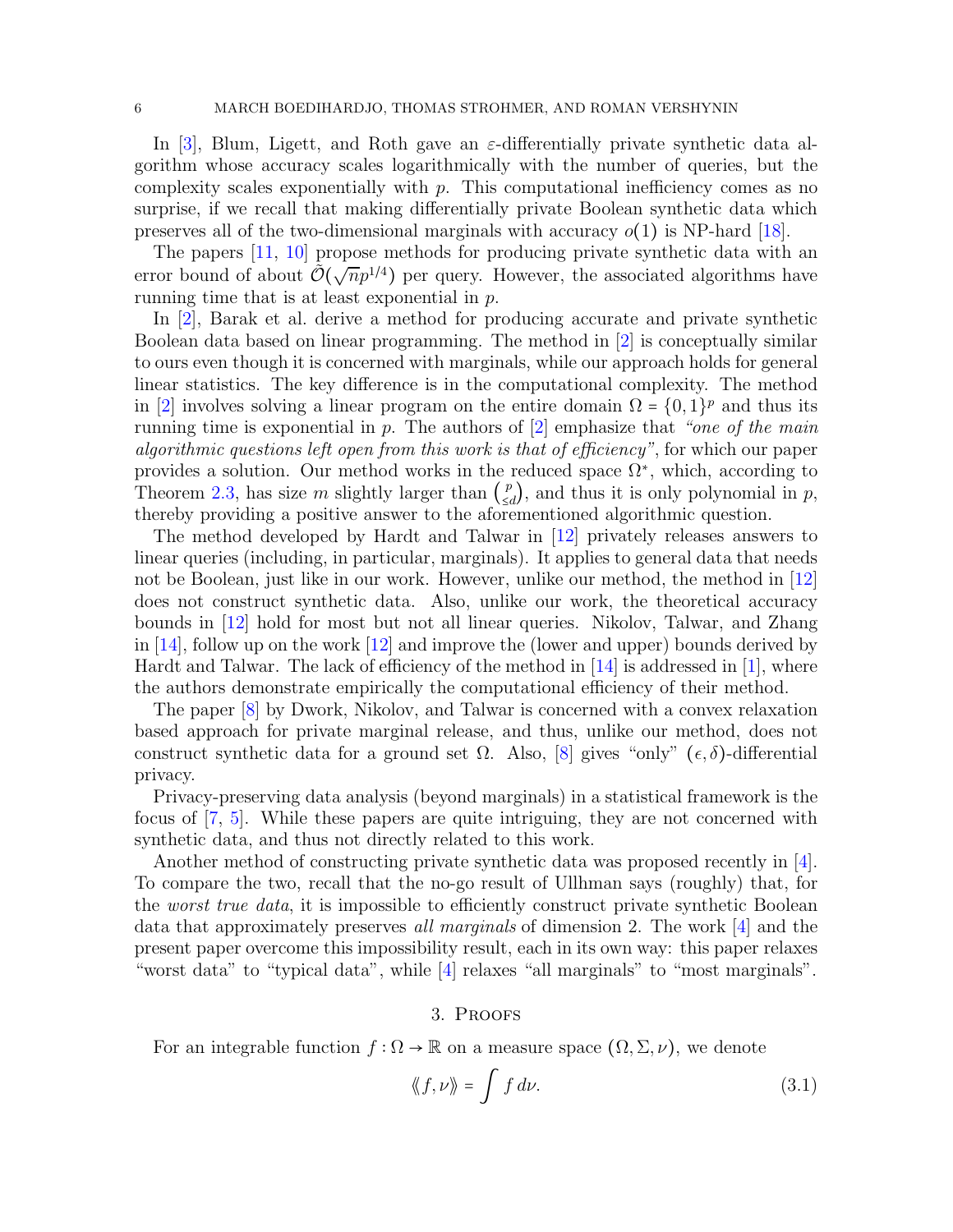Given a sequence of points  $x_1, \ldots, x_n \in \Omega$ , possibly with repetitions, we consider the empirical measure

$$
\nu_n = \frac{1}{n} \sum_{i=1}^n \delta_{x_i}.
$$

By definition, we have

<span id="page-6-4"></span>
$$
\langle f, \nu_n \rangle = \frac{1}{n} \sum_{i=1}^{n} f(x_i).
$$
 (3.2)

With this notation, the optimization part of Algorithm [1](#page-4-1) can be expressed as follows:

<span id="page-6-3"></span>
$$
h^* = \operatorname{argmin}\left\{\max_{f \in \mathcal{F}} |\langle f, h \rangle| - \langle f, \nu_n \rangle| - \lambda(f)| : h \text{ is a probability measure on } \Omega^* \right\}. \tag{3.3}
$$

3.1. Privacy. The following lemma is well known, see e.g. Theorem 2 in [\[2\]](#page-10-1).

<span id="page-6-0"></span>**Lemma 3.1** (Laplacian mechanism). Let  $A$  be a mapping that transforms data  $D$  to a point  $A(D) \in \mathbb{R}^N$ . Let

$$
\Delta = \max_{D_1, D_2} \left\| \mathcal{A}(D_1) - \mathcal{A}(D_2) \right\|_1
$$

where the maximum is over all pairs of input data  $D_1$  and  $D_2$  that differ in a single element. Then the addition of i.i.d. Laplacian noise  $\lambda_i$  ∼ Lap( $\sigma$ ) to each coordinate of  $\mathcal{A}(D)$  preserves  $(\Delta/\sigma)$ -differential privacy.

Consider the linear map  $\mathcal L$  that associates to a measure  $\nu$  on  $\Omega$  the set of its linear statistics, namely

$$
\mathcal{L}(\nu) = \big(\langle \! \langle f, \nu \rangle \! \rangle \big)_{f \in \mathcal{F}} \in \mathbb{R}^{|\mathcal{F}|}.
$$

Consider two input sets  $(x_1, \ldots, x_n)$  and  $(x_1, \ldots, x_n, x_{n+1})$  that differ by exactly one element  $x_{n+1}$ . Then one can easily check that the corresponding empirical measures satisfy the identity

$$
\nu_{n+1} - \nu_n = \frac{1}{n+1} \left( \delta_{x_{n+1}} - \nu_n \right).
$$

Then, using linearity of  $\mathcal L$  and the triangle inequality, we obtain

<span id="page-6-2"></span>
$$
\|\mathcal{L}(\nu_{n+1}) - \mathcal{L}(\nu_n)\|_1 = \|\mathcal{L}(\nu_{n+1} - \nu_n)\|_1 \le \frac{1}{n+1} \|\mathcal{L}(\delta_{x_{n+1}})\|_1 + \frac{1}{n+1} \|\mathcal{L}(\nu_n)\|_1.
$$
 (3.4)

To bound this quantity further, note that for every i the definition of  $\mathcal L$  yields

<span id="page-6-1"></span>
$$
\left\| \mathcal{L}(\delta_{x_i}) \right\|_1 = \sum_{f \in \mathcal{F}} \left| \langle f, \delta_{x_i} \rangle \right| = \sum_{f \in \mathcal{F}} \left| f(x_i) \right| \leq |\mathcal{F}| \,, \tag{3.5}
$$

where in the last step we used that each function  $f \in \mathcal{F}$  takes values in [-1,1]. Therefore, by linearity of  $\mathcal L$  and the triangle inequality,

$$
\left\|\mathcal{L}(\nu_n)\right\|_1 = \left\|\frac{1}{n}\sum_{i=1}^n \mathcal{L}(\delta_{x_i})\right\|_1 \leq \frac{1}{n}\sum_{i=1}^n \left\|\mathcal{L}(\delta_{x_i})\right\|_1 \leq \left|\mathcal{F}\right|,
$$

where in the last step we used [\(3.5\)](#page-6-1). Substituting the bound (3.5) for  $i = n + 1$  and the last inequality into [\(3.4\)](#page-6-2), we conclude that

$$
\Delta := \left\| \mathcal{L}(\nu_{n+1}) - \mathcal{L}(\nu_n) \right\|_1 \leq \frac{2|\mathcal{F}|}{n}.
$$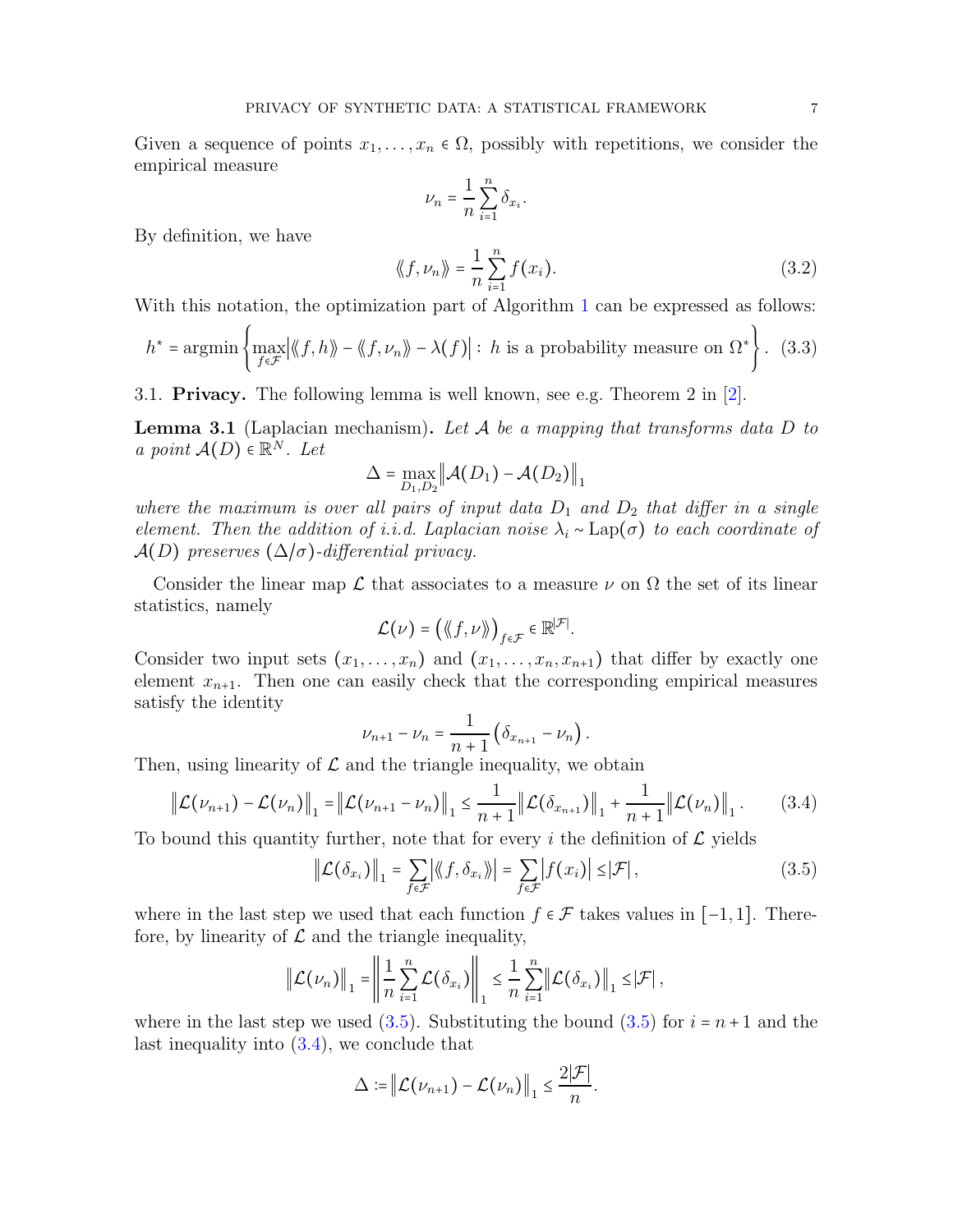Applying Lemma [3.1,](#page-6-0) we see that the addition of the independent Laplacian random variable  $\lambda(f) \sim \text{Lap}(\sigma)$  to each coordinate  $\langle f, \nu_n \rangle$  of  $\mathcal{L}(\nu_n)$  preserves  $(\Delta/\sigma)$ -differential privacy. Due to the bound on  $\Delta$  above, the choice of  $\sigma$  in the algorithm, and the assumption on  $n$  in Theorem [2.2,](#page-3-2) we have

$$
\frac{\Delta}{\sigma} \le \frac{2|\mathcal{F}| \log(|\mathcal{F}|/\gamma)}{n\delta} \le \varepsilon.
$$

Hence, the family of perturbed coefficients  $\langle f, \nu_n \rangle + \lambda(f)$  is  $\varepsilon$ -differentially private. Finally, the function  $h^*$  in [\(3.3\)](#page-6-3) computed by the algorithm is a function of these private perturbed coefficients. Hence the algorithm is  $\varepsilon$ -differentially private. Theorem [2.2](#page-3-2) is proved.

3.2. Accuracy. Here, our input data  $X_1, \ldots, X_n$  are i.i.d. points sampled from  $\Omega$ according to the probability measure  $\nu$ , and the reduced space  $\Omega^*$  is formed by the points  $Z_1, \ldots, Z_m$  sampled from  $\Omega$  according to the probability measure  $\mu$ . Consider the corresponding empirical probability measures

$$
\nu_n = \frac{1}{n} \sum_{i=1}^n \delta_{X_i} \quad \text{and} \quad \mu_m = \frac{1}{m} \sum_{i=1}^m \delta_{Z_i}.
$$

Let us reweigh the reduced space, introducing the measure

<span id="page-7-0"></span>
$$
\nu'_m = \frac{1}{m} \sum_{i=1}^m \left(\frac{d\nu}{d\mu}\right) (Z_i) \,\delta_{Z_i}.\tag{3.6}
$$

The point is that both  $\nu_n$  and  $\nu'_m$  are unbiased estimators of the population measure ν:

$$
\mathbb{E}\,\nu_n=\mathbb{E}\,\nu'_m=\nu.
$$

These identities can be easily deduced from the definition of the Radon-Nikodym derivative. In our argument, however, they will not be used. Instead, we need uniform deviation inequalities that would guarantee that with high probability, all linear statistics of  $\nu_n$ ,  $\nu'_m$  and  $\nu$  approximately match. This is the content of the next two lemmas.

<span id="page-7-1"></span>**Lemma 3.2** (Deviation of linear statistics for  $\nu_n$ ). Let  $(\Omega, \Sigma, \nu)$  be a probability space, and let  $\nu_n$  be an empirical probability measure corresponding to  $\nu$ . If  $n \geq \delta^{-2} \log(|\mathcal{F}|/\gamma)$ then, with probability at least  $1 - \gamma$ , we have

$$
\max_{f \in \mathcal{F}} \left| \langle f, \nu_n \rangle \right| - \langle f, \nu \rangle \right| \le \delta.
$$

*Proof.* For each function  $f \in \mathcal{F}$ , recalling [\(3.1\)](#page-5-1) and [\(3.2\)](#page-6-4) we get

$$
\langle\!\langle f,\nu\rangle\!\rangle = \int f\,d\nu = \mathbb{E}\,f(X), \quad \langle\!\langle f,\nu_n\rangle\!\rangle = \frac{1}{n}\sum_{i=1}^n f(X_i),
$$

where  $X, X_1, X_2, \ldots$  are drawn from  $\Omega$  independently according to probability measure  $\nu$ . Therefore

$$
\langle\!\langle f,\nu_n\rangle\!\rangle - \langle\!\langle f,\nu\rangle\!\rangle = \frac{1}{n}\sum_{i=1}^n \big(f(X_i) - \mathbb{E} f(X_i)\big)
$$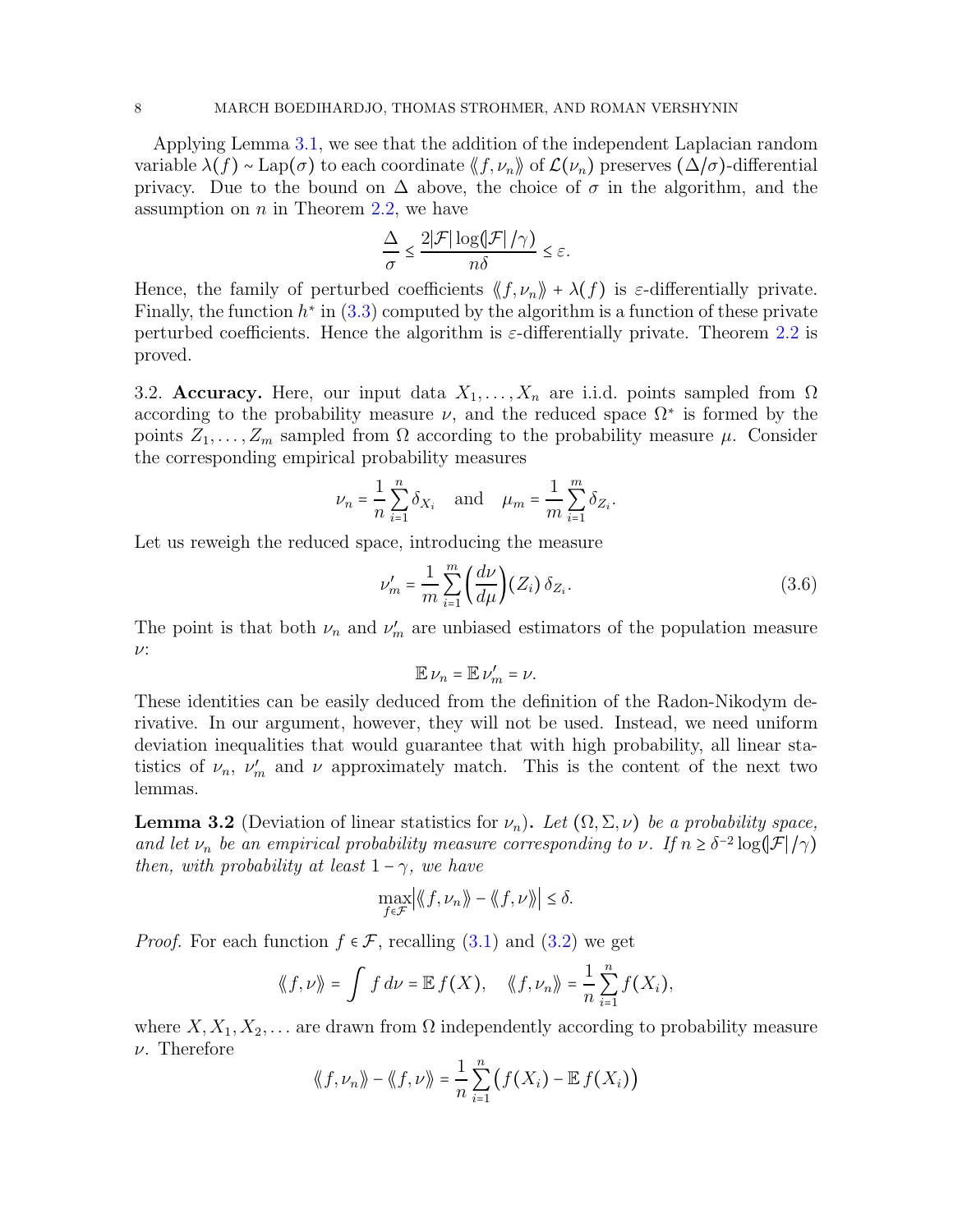is a normalized and centered sum of i.i.d. random variables, which are bounded by 1 in absolute value (by assumption on  $\mathcal{F}$ ). Applying Bernstein's inequality (see e.g. [\[19,](#page-11-14) Theorem 2.8.4]) we get for any  $\delta \in (0,1)$  that

$$
\mathbb{P}\left\{ \left| \langle f, \nu_n \rangle \right\rangle - \langle f, \nu \rangle \right| > \delta \right\} \le \exp(-\delta^2 n) \le \gamma/|\mathcal{F}|,
$$

where in the last step we used the assumption on n. The lemma is proved.  $\Box$ 

<span id="page-8-0"></span>**Lemma 3.3** (Deviation of linear statistics for  $\nu'_m$ ). If  $m \geq \delta^{-2}K|\mathcal{F}|/\gamma$  and  $\kappa(\nu||\mu) \leq K$ then, with probability at least  $1 - \gamma$ , we have

$$
\max_{f \in \mathcal{F}} \left| \langle \langle f, \nu_m' \rangle \rangle - \langle \langle f, \nu \rangle \rangle \right| \le \delta.
$$

*Proof.* For each test function  $f \in \mathcal{F}$ , by definition of the Radon-Nikodym derivative, we have

$$
\langle f, \nu \rangle = \int f \, d\nu = \int f(z) \bigg( \frac{d\nu}{d\mu} \bigg) (z) \, d\mu(z) = \mathbb{E} \bigg( \frac{d\nu}{d\mu} \bigg) (Z) f(Z),
$$

where Z is drawn from  $\Omega$  according to probability measure  $\mu$ . Furthermore, by definition of reweighting [\(3.6\)](#page-7-0) we have

$$
\langle\!\langle f, \nu_m'\rangle\!\rangle = \int f d\nu_m' = \frac{1}{m} \sum_{i=1}^m \bigg(\frac{d\nu}{d\mu}\bigg) (Z_i) f(Z_i),
$$

where  $Z_i$  are i.i.d. copies of  $Z$ . Therefore

$$
\langle\!\langle f, \nu_m'\rangle\!\rangle - \langle\!\langle f, \nu\rangle\!\rangle = \frac{1}{m} \sum_{i=1}^m (R_i - \mathbb{E} R_i) \quad \text{where} \quad R_i = \left(\frac{d\nu}{d\mu}\right) (Z_i) f(Z_i).
$$

In other words, we have a normalized and centered sum of i.i.d. random variables. The variance of each term of the sum is bounded by the Rènyi condition number  $\kappa(\nu|\mu)$ . Indeed,

$$
\text{Var}(R_i) \leq \mathbb{E} R_1^2 = \mathbb{E} \left( \frac{d\nu}{d\mu} \right) (Z)^2 f(Z)^2 \leq \mathbb{E} \left( \frac{d\nu}{d\mu} \right) (Z)^2 = \int \left( \frac{d\nu}{d\mu} \right)^2 d\mu = \kappa(\nu \| \mu) \leq K.
$$

Here, in the third step we used the assumption that f takes values in  $[-1, 1]$ .

We showed that the variance of  $\langle f, \nu'_m \rangle - \langle f, \nu \rangle$  is bounded by  $\overline{K/m}$ . Applying Chebyshev's inequality, we get for any  $\delta \in (0,1)$  that

$$
\mathbb{P}\left\{\left|\left\langle\!\left\langle f,\nu_m'\right\rangle\!\right\rangle-\left\langle\!\left\langle f,\nu\right\rangle\!\right\rangle\!\right|>\delta\right\}\leq \frac{K}{\delta^2 m}\leq \frac{\gamma}{|\mathcal{F}|},
$$

where in the last step we used the assumption on m. The lemma is proved.  $\Box$ 

Proof of Theorem [2.3.](#page-4-2) Assume that the events in the conclusions of Lemma [3.2](#page-7-1) and Lemma [3.3](#page-8-0) hold; this happens with probability at least  $1 - 2\gamma$ .

The measure  $\nu'_m$  introduced in [\(3.6\)](#page-7-0) need not be a probability measure, since its total mass

$$
r \coloneqq \langle\!\!\!\langle \mathbf{1}, \nu_m'\rangle\!\!\!\rangle
$$

does not need to equal 1. But it is not far from 1. Indeed, since the constant function 1 lies in  $\mathcal F$  by assumption, the conclusion of Lemma [3.3](#page-8-0) gives

$$
\left|\langle \! \langle {\bf 1}, \nu_m' \rangle \! \rangle - \langle \! \langle {\bf 1}, \nu \rangle \! \rangle \! \right| \leq \delta.
$$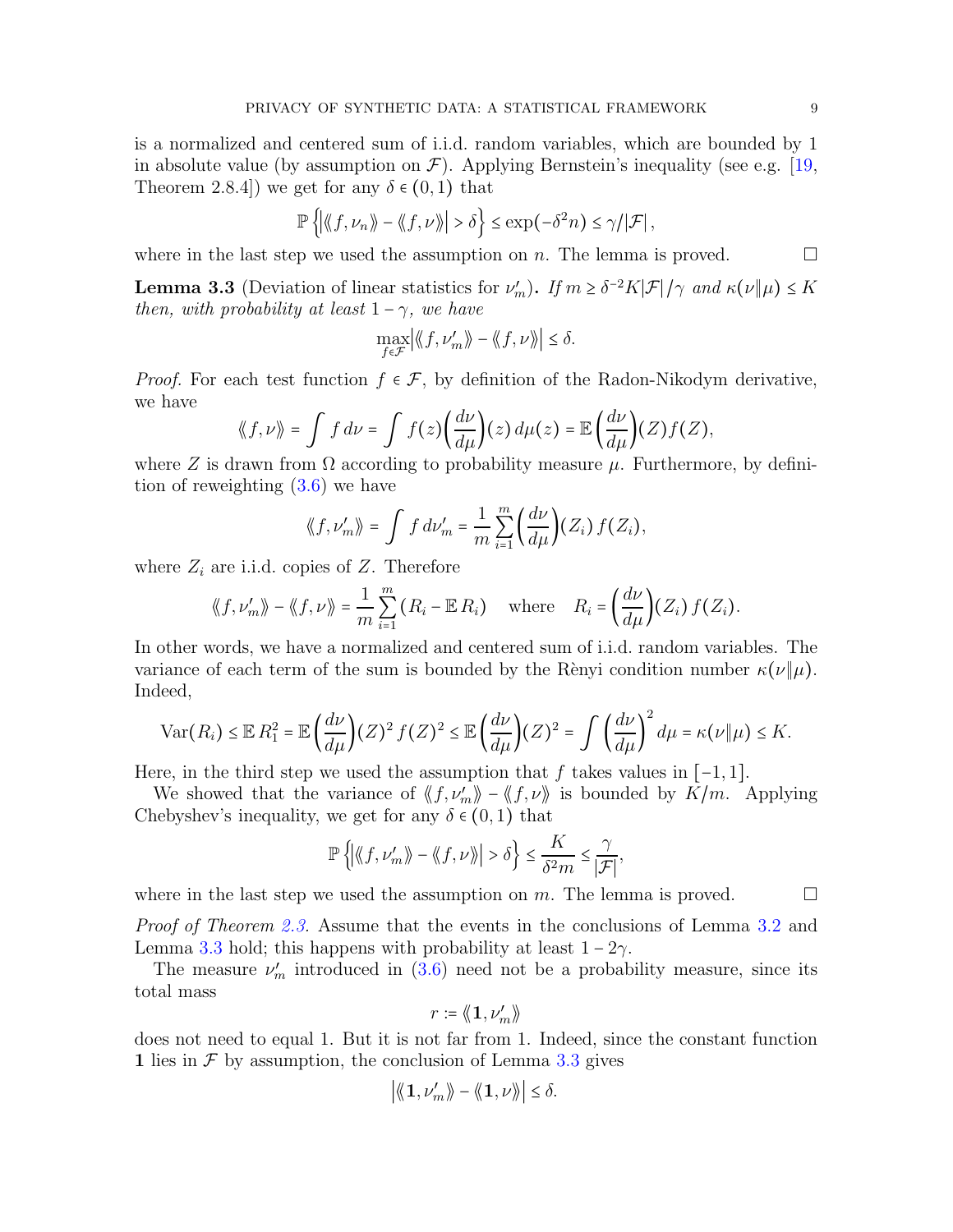Since  $\nu$  is a probability measure, it satisfies  $\langle 1, \nu \rangle = 1$ , and we get

<span id="page-9-0"></span>
$$
|r - 1| \le \delta. \tag{3.7}
$$

Now,  $\nu'_m/r$  is a probability measure. Let us check that it satisfies a deviation inequality. To this end, first note that the conclusion of Lemma [3.3](#page-8-0) and triangle inequality give

<span id="page-9-1"></span>
$$
\left| \langle \langle f, \nu'_m \rangle \rangle \right| \le \left| \langle \langle f, \nu \rangle \rangle \right| + \delta = \left| \int f \, d\nu \right| + \delta \le 1 + \delta \tag{3.8}
$$

where we used the assumption that all  $f \in \mathcal{F}$  take values in [−1, 1]. Thus, subtracting and adding the term  $\langle f, \nu'_m \rangle$ , we obtain

$$
\left| \langle \langle f, \nu'_m / r \rangle \rangle - \langle \langle f, \nu \rangle \rangle \right| \leq \left| 1/r - 1 \right| \left| \langle \langle f, \nu'_m \rangle \rangle \right| + \left| \langle \langle f, \nu'_m \rangle \rangle - \langle \langle f, \nu \rangle \rangle \right|.
$$

Since  $\delta \in (0, 1/2]$ ,  $(3.7)$  yields  $|1/r - 1| \le 2\delta$ . Furthermore,  $(3.8)$  yields  $\left| \langle f, \nu_m' \rangle \right| \le 3/2$ . Finally, the conclusion of Lemma [3.3](#page-8-0) yields  $|\langle f, \nu'_m \rangle - \langle f, \nu \rangle| \leq \delta$ . Substituting these bounds into the inequality above, we obtain the desired deviation inequality:

$$
\max_{f \in \mathcal{F}} \left| \langle \! \langle f, \nu_m' / r \rangle \! \rangle - \langle \! \langle f, \nu \rangle \! \rangle \! \right| \leq 4\delta.
$$

Combining this with the conclusion of Lemma [3.2](#page-7-1) via the triangle inequality, we obtain

$$
\max_{f \in \mathcal{F}} \left| \langle \! \langle f, \nu_m'/r \rangle \! \rangle - \langle \! \langle f, \nu_n \rangle \! \rangle \right| \leq 5\delta.
$$

A simple union bound over  $\mathcal{F}$  Laplacian random variables shows that with probability at least  $1 - \gamma$ ,

<span id="page-9-2"></span>
$$
\max_{f \in \mathcal{F}} |\lambda(f)| \le \sigma \log(|\mathcal{F}|/\gamma) = \delta \tag{3.9}
$$

where the last identity is due to the choice of  $\sigma$  in the algorithm. Combining the two bounds, with probability at least  $1 - 3\gamma$ , we have

$$
\max_{f \in \mathcal{F}} \left| \langle f, \nu'_m / r \rangle \right| - \langle f, \nu_n \rangle - \lambda(f) \le 6\delta.
$$

Recall that, by construction,  $\nu'_m/r$  is a probability measure on the set  $\Omega^* = \{Z_1, \ldots, Z_m\}$ . Therefore, minimality of  $h^*$  in algorithm  $(3.3)$  implies that

$$
\max_{f \in \mathcal{F}} \left| \langle f, h^* \rangle \right| - \langle f, \nu_n \rangle - \lambda(f) \le 6\delta.
$$

Using [\(3.9\)](#page-9-2) again, we conclude that

$$
\max_{f \in \mathcal{F}} \left| \langle f, h^* \rangle \right| - \langle f, \nu_n \rangle \Big| \le 7\delta.
$$

To complete the proof, we note that bootstrapping preserves the accuracy of linear statistics. Indeed, apply Lemma [3.2](#page-7-1) for the probability density  $h^*$  on  $\Omega^*$  and its empirical counterpart  $h_k^* = \frac{1}{k} \sum_{i=1}^k \delta_{Y_i}$  where  $Y_i$  are sampled independently from  $\Omega^*$ according to the probability density  $h^*$ . Since  $k \geq \delta^{-2} \log(|\mathcal{F}|/\gamma)$  by assumption, with probability at least  $1 - \gamma$  we have

$$
\max_{f\in\mathcal{F}} \left| \langle\!\langle f, h_k^*\rangle\!\rangle - \langle\!\langle f, h^*\rangle\!\rangle \right| \leq \delta.
$$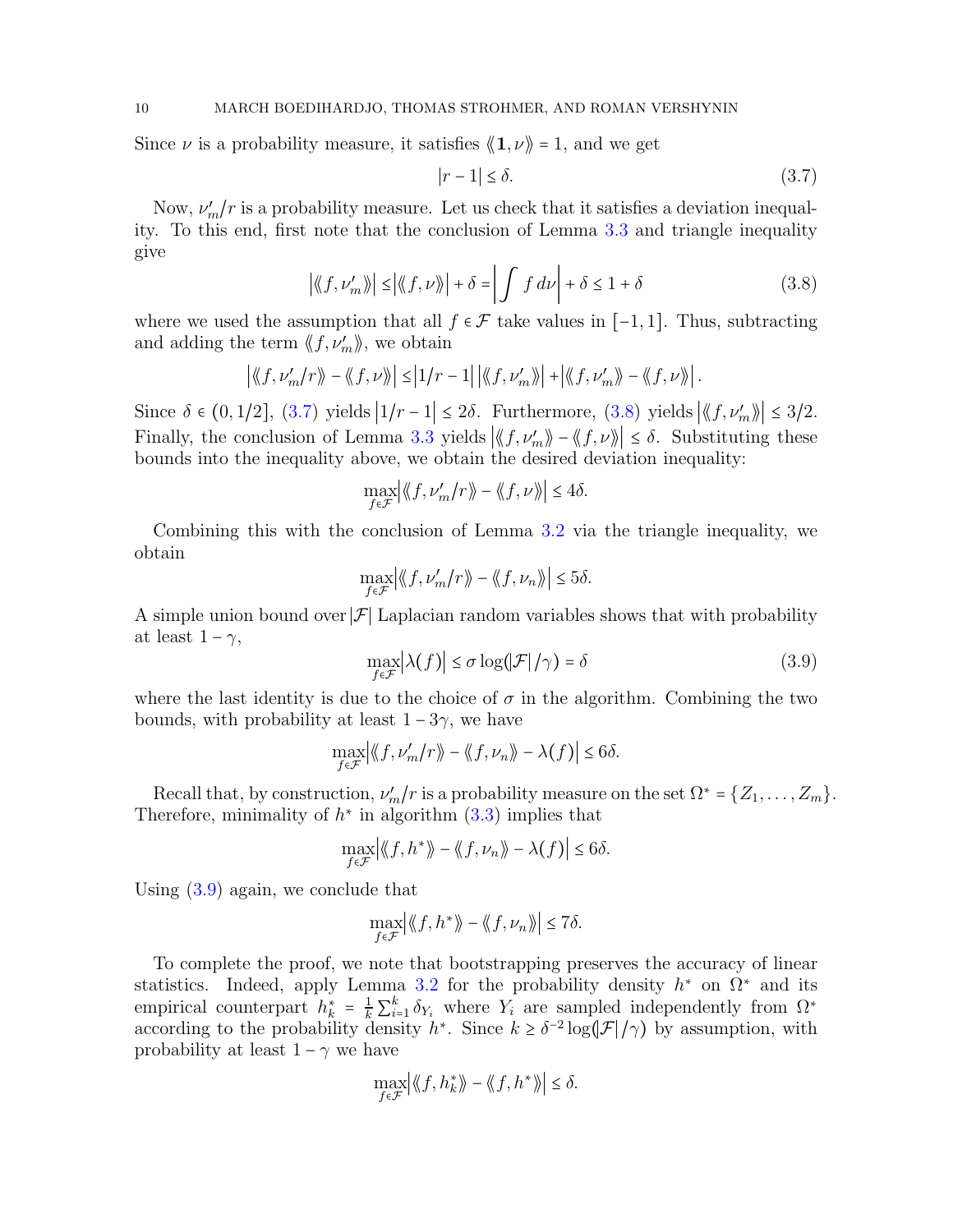Combining this with the previous bound, we obtain that with probability at least  $1-4\gamma$ ,

$$
\max_{f \in \mathcal{F}} \left| \langle f, h_k^* \rangle \right| - \langle f, \nu_n \rangle \right| \le 8\delta.
$$

This is an equivalent form of  $(8\delta)$ -accuracy  $(2.1)$ . Theorem [2.3](#page-4-2) is proved.

# 4. Open problems

While the method proposed in this paper provides a simple and efficient roadmap to construct private synthetic data that preserve with high accuracy linear statistics of the original data, we may require our synthetic data to accurately model other features of the data that are not (fully) captured by linear statistics. This poses numerous questions. For example, how well do linear statistics inform other kinds of data analysis tasks (e.g., clustering, classification, regression, etc.)?

Another challenge is that we do not know the population distribution  $\nu$ , and thus we may not know how to choose a good sampling distribution  $\mu$ . Using various generative models seem a natural choice for certain types of data, such as text and images. Using those, we may hope to build the sampling distribution  $\mu$  that has enough "overlap" with the population distribution  $\nu$  (as measured by the Renyi condition number). Since we just need to be able to sample from  $\nu$ , building an MCMC model for it is enough.

It is important, however, that we may not use the true data  $X$  to make any decisions about  $\mu$ , as this could violate privacy. The sampling distribution  $\mu$  should be estimated in some other way. We can either use private density estimation for that purpose, or estimate  $\mu$  from some publicly available data that does not need to be protected by privacy.

#### Acknowledgement

M.B. acknowledges support from NSF DMS-2140592. T.S. acknowledges support from NSF-DMS-1737943, NSF DMS-2027248, NSF CCF-1934568 and a CeDAR Seed grant. R.V. acknowledges support from NSF DMS-1954233, NSF DMS-2027299, U.S. Army 76649-CS, and NSF+Simons Research Collaborations on the Mathematical and Scientific Foundations of Deep Learning.

## **REFERENCES**

- <span id="page-10-2"></span>[1] Sergul Aydore, William Brown, Michael Kearns, Krishnaram Kenthapadi, Luca Melis, Aaron Roth, and Ankit Siva. Differentially private query release through adaptive projection, 2021.
- <span id="page-10-1"></span>[2] Boaz Barak, Kamalika Chaudhuri, Cynthia Dwork, Satyen Kale, Frank McSherry, and Kunal Talwar. Privacy, accuracy, and consistency too: a holistic solution to contingency table release. In *Proceedings of the twenty-sixth ACM SIGMOD-SIGACT-SIGART symposium on Principles of database systems*, pages 273–282, 2007.
- <span id="page-10-0"></span>[3] Avrim Blum, Katrina Ligett, and Aaron Roth. A learning theory approach to noninteractive database privacy. *Journal of the ACM (JACM)*, 60(2):1–25, 2013.
- <span id="page-10-4"></span>[4] March Boedihardjo, Thomas Strohmer, and Roman Vershyin. Covariance's Loss is Privacy's Gain: Computationally Efficient, Private and Accurate Synthetic Data. *arXiv preprint arXiv:2107.05824*, 2021.
- <span id="page-10-3"></span>[5] T Tony Cai, Yichen Wang, and Linjun Zhang. The cost of privacy: Optimal rates of convergence for parameter estimation with differential privacy. *The Annals of Statistics*, 2020, to appear.